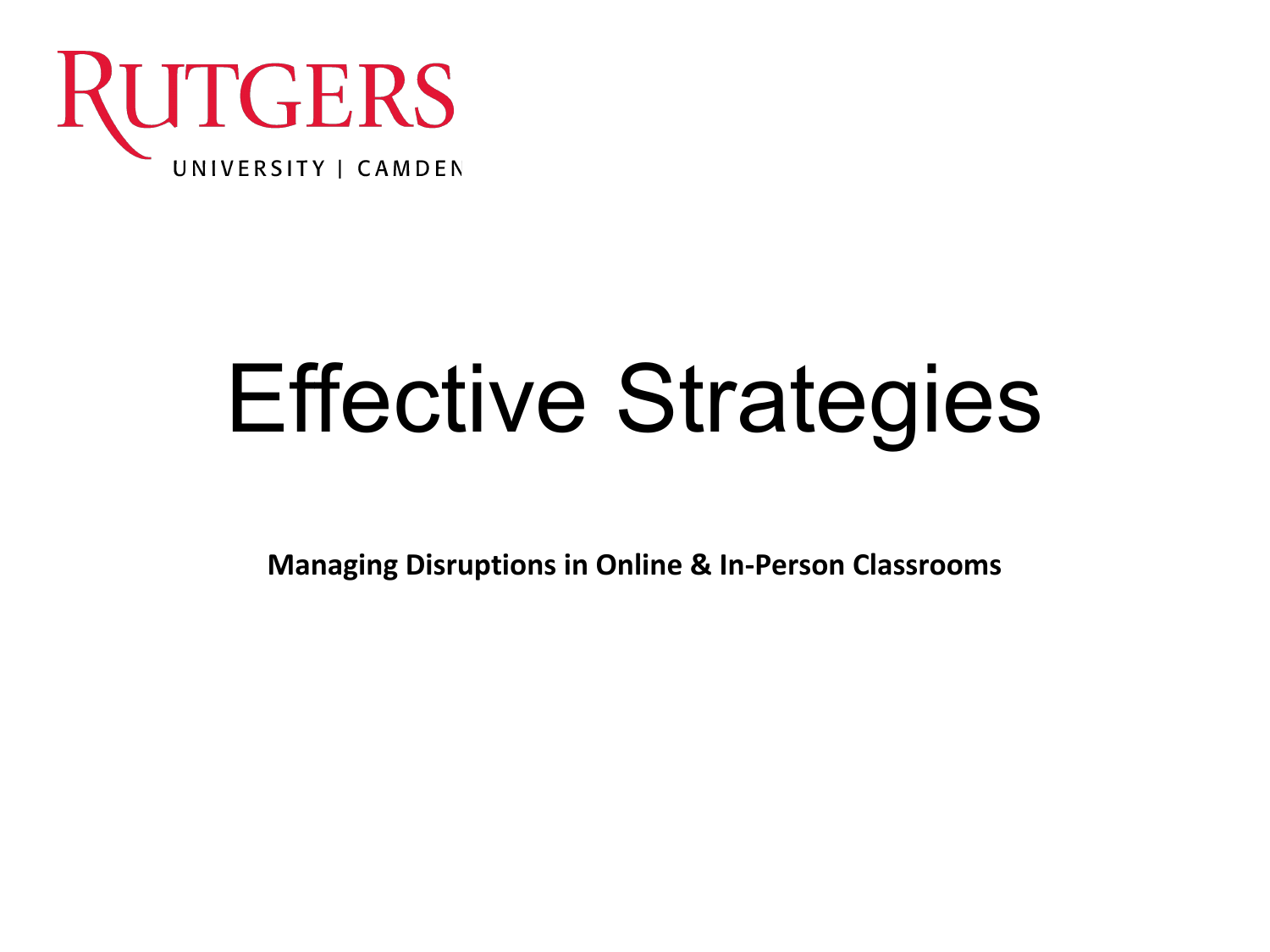## Tips for Online Disruptions

- Know how to use the technology you will be delivering the course – zoom, webex, etc.
- Know how to mute someone

**ERS** 

- Know how to control participants (making sure they are students in the course and not zoombombers or people logging in when they are not the student),
- Know how to structure assignments that steer away from "just" an opinion to an opinion backed up by something in the text/article/reading
- Give examples of proper discussion posts (how not to attack someone online based on their opinion/belief by why do they think this way or that way based on the course content.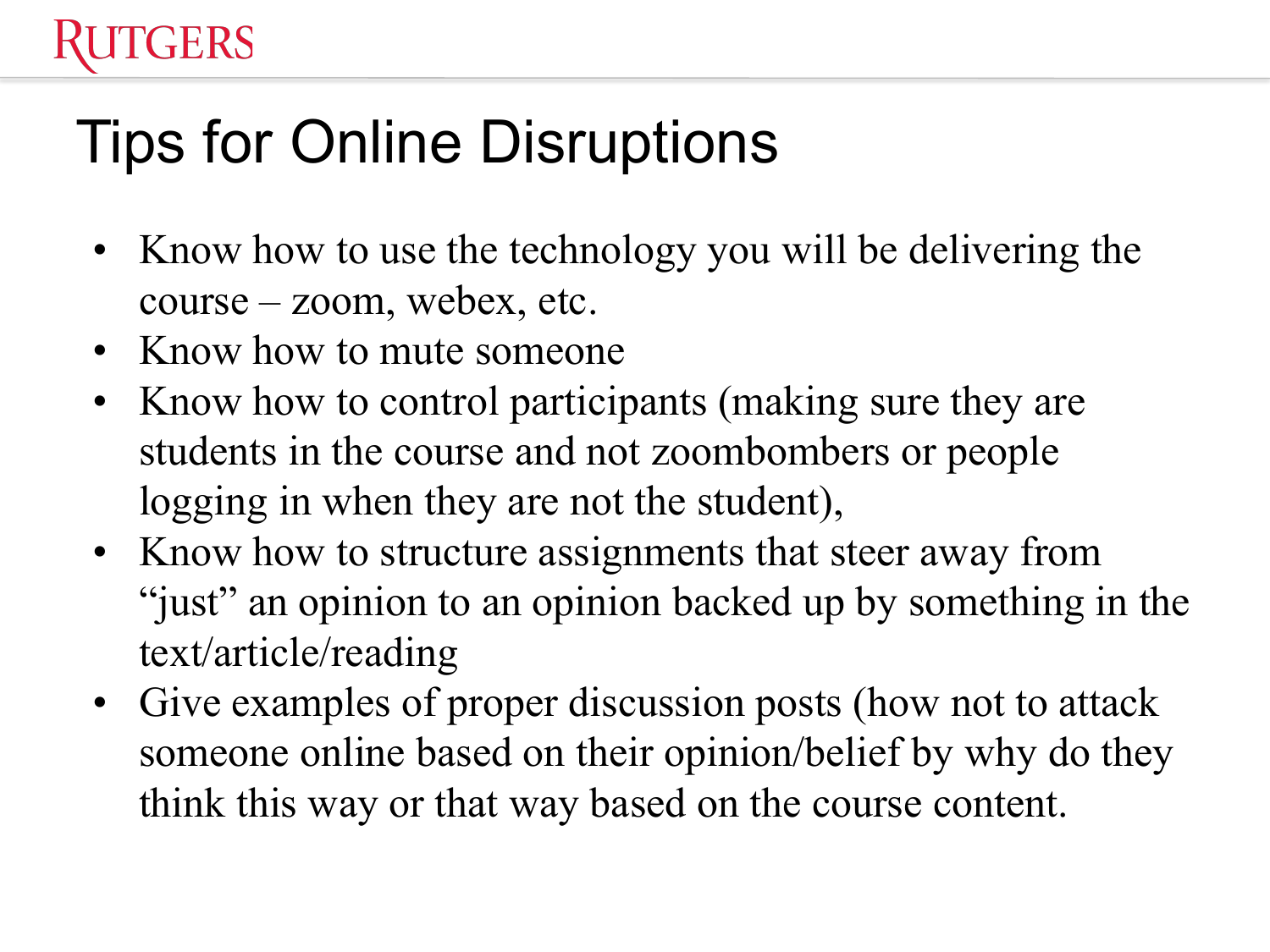#### ERS

## Prevention for Online Disruptions

• S**hould a disruption occur, consider muting the participant as swiftly as appropriate.** If the student is enrolled, email the student following the course, clarify why the student was muted, and remind them of appropriate conduct and expectations.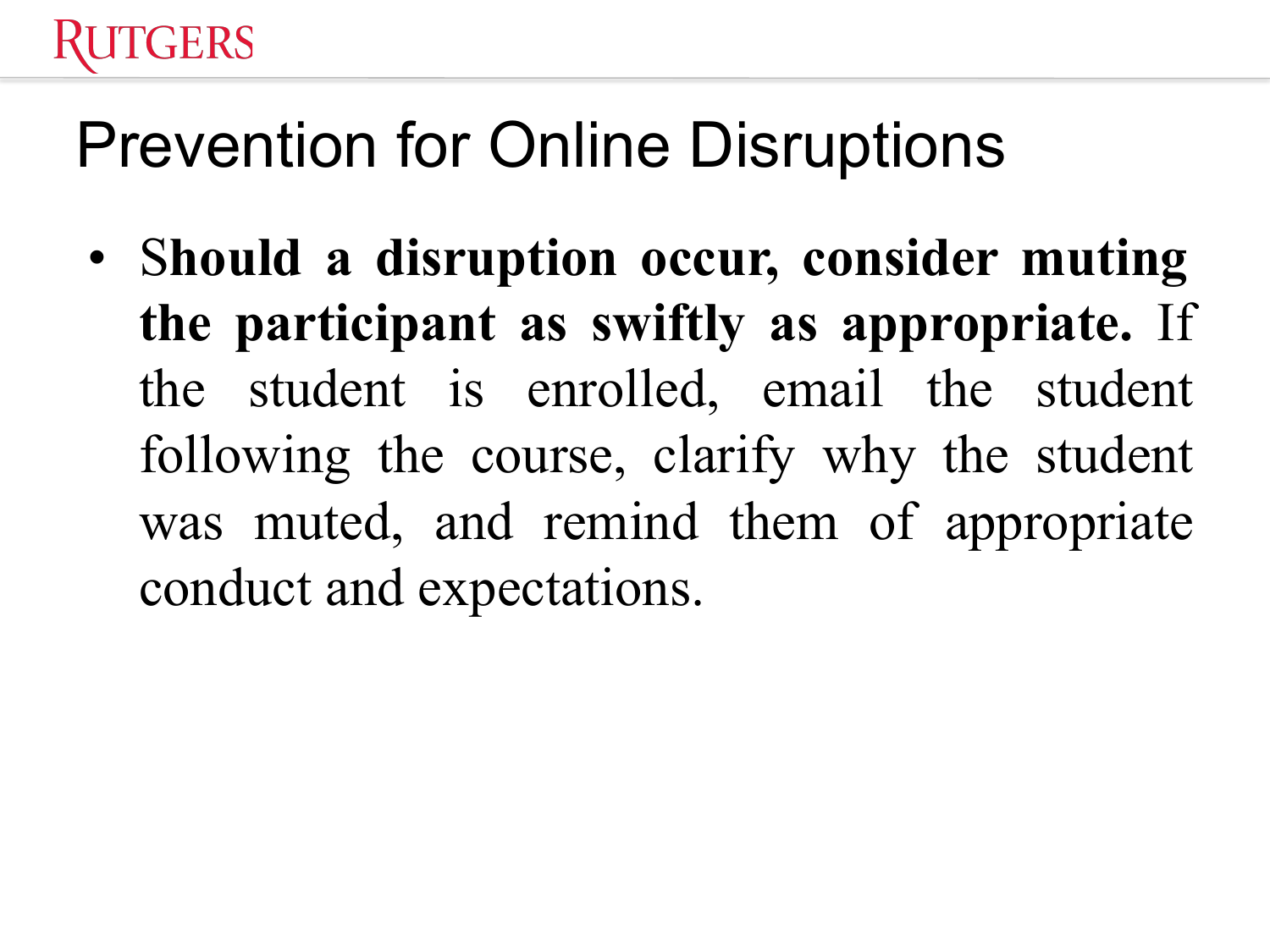#### **TGERS**

## Prevention for Online Disruptions

• **Set the tone and the level of expectations.** If you model well written, concise and properly spell checked messages, it would be easier for you to require the same from your students.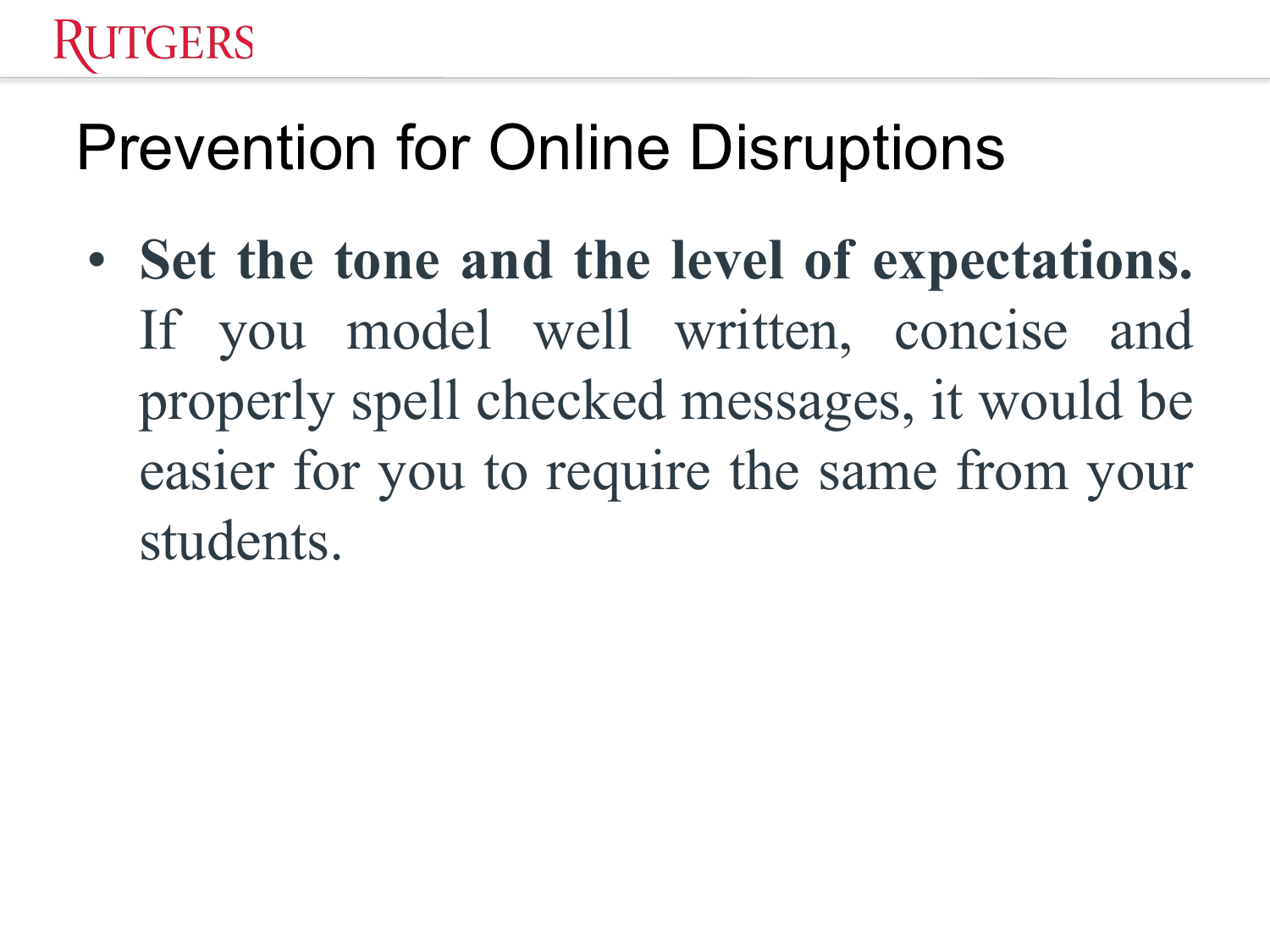# Prevention for Online Disruptions

GERS

• **Manage your discussion forums.** Too many threads will make online learning frustrated. As this Online Institute demonstrated, you may not want to display the entire semester for the first week of your online class. Your students would be overwhelmed. Schedule a display of course content and your discussion forums will be a great idea you can use for interaction. Balance between student-centered and instructor-centered activities.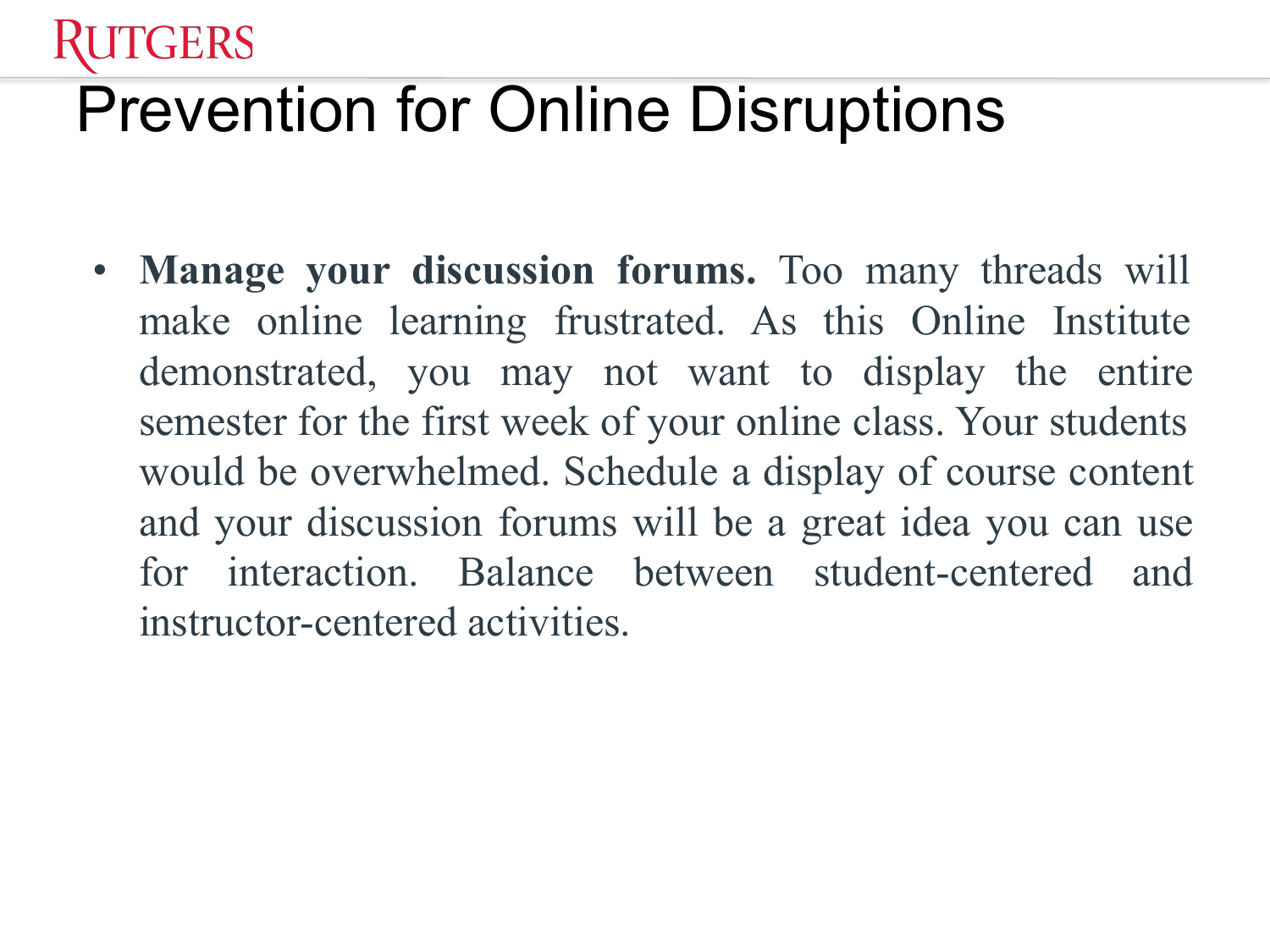#### GERS

#### Establish online classroom norms

- Explain to students the importance of setting class norms, and that you would value their input
- Send students to *breakout groups* to make their own list of norms
- Return to whole group meeting to compare lists, and create a "final" list. (Of course, you may need to update it later)
- If students have a say in creating the rules, they will be more likely to follow them. I often find that students come up with many of the rules I'd have come up with anyway. In fact, they'll point out some issues you wouldn't have expected.
- You may want to give them guiding questions for their conversations. *What is appropriate dress for online meetings? When and how should we ask questions? Will we use hand signals?*
- In addition to meeting norms, establish norms for collaborative documents. I've found that most Google Drive arguments start when one student erases something another has written. So we established the rule that you can only *comment* on someone else's writing, unless they've given you permission to edit/erase.
- Be aware that norms will evolve. Having a "norms" check-in every Monday can provide structure to each week of online learning.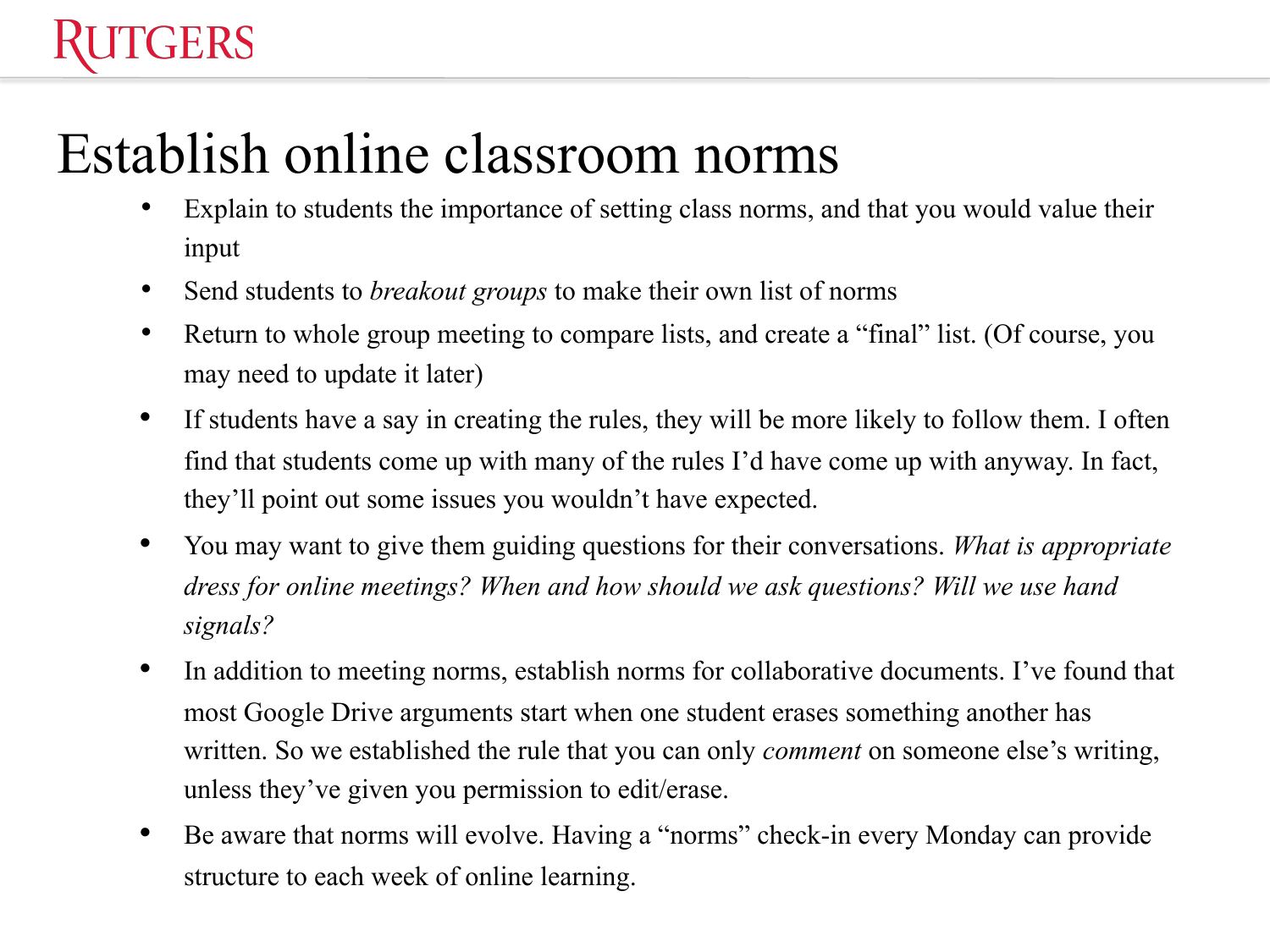# Prevention for In Person Disruptions

**GERS** 

- **Use proximity.** If you stay at the front of the room the whole time, students know they can pursue other activities without you noticing. If possible, move around the room as you conduct class, standing close to students who are talking or texting—the closer you get, the less likely they are to continue that behavior.
- **Nip minor disruptions early** without getting into a big power struggle. One way to do this is to ask the student who is engaging in off-task behavior a content-based question to get her engaged in the lesson.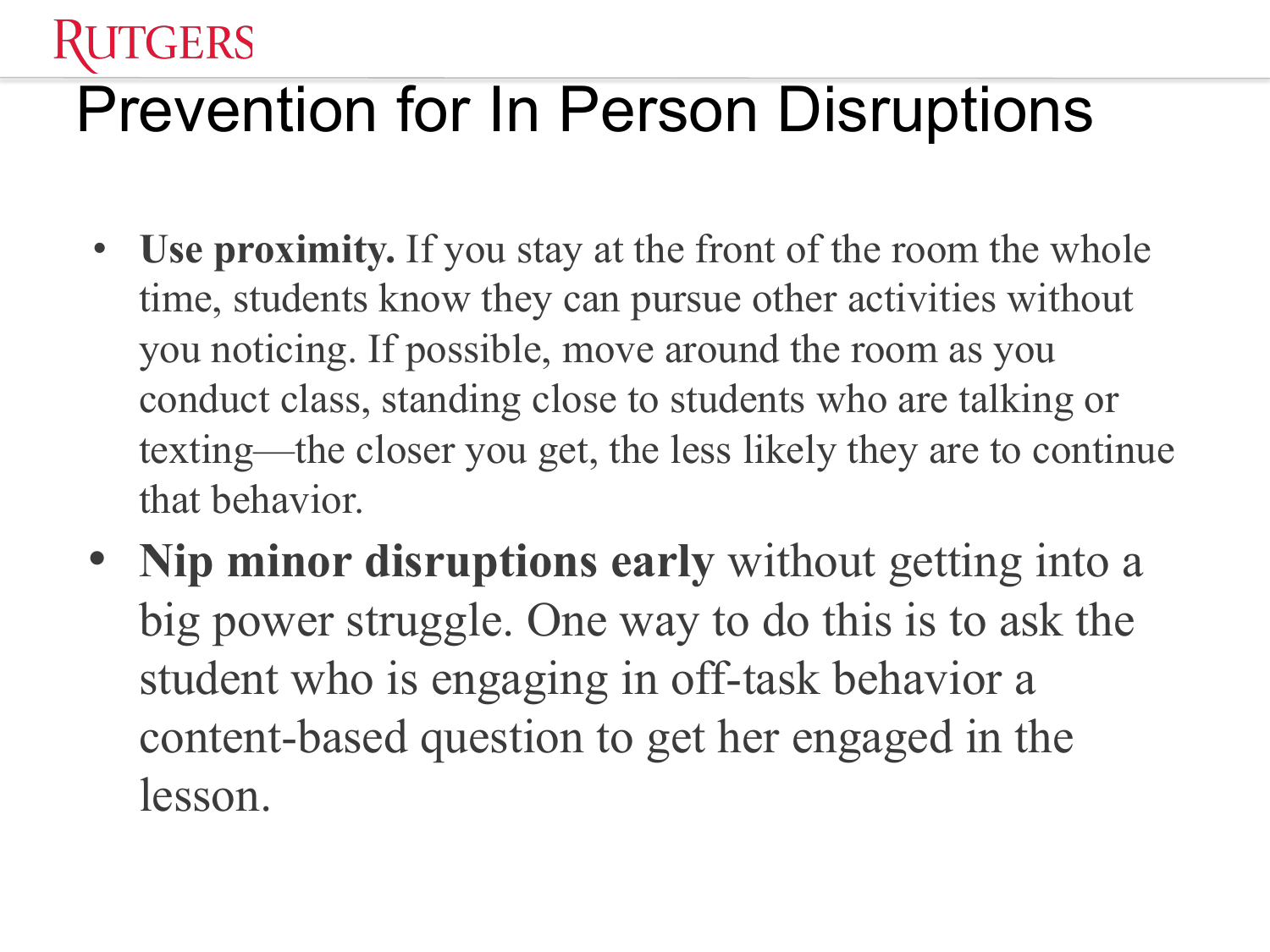# Prevention for In Person Disruptions

GERS

- **Avoid sarcasm.** Although many teachers believe this projects confidence, it actually looks more like weakness and in most cases, makes students lose respect for you. It can also be unclear: If a student is texting his buddy, a snarky comment like, "John, tell your girlfriend hi from us" will just be confusing. Along those same lines, **avoid publicly embarrassing students**.
- **Talking privately with the disruptive students** can make a big difference. Again, in an even tone, describe the behavior you're noticing, explain why it is a problem, and tell the student you'd like them to stop. In many cases, this is all that's needed to change behavior.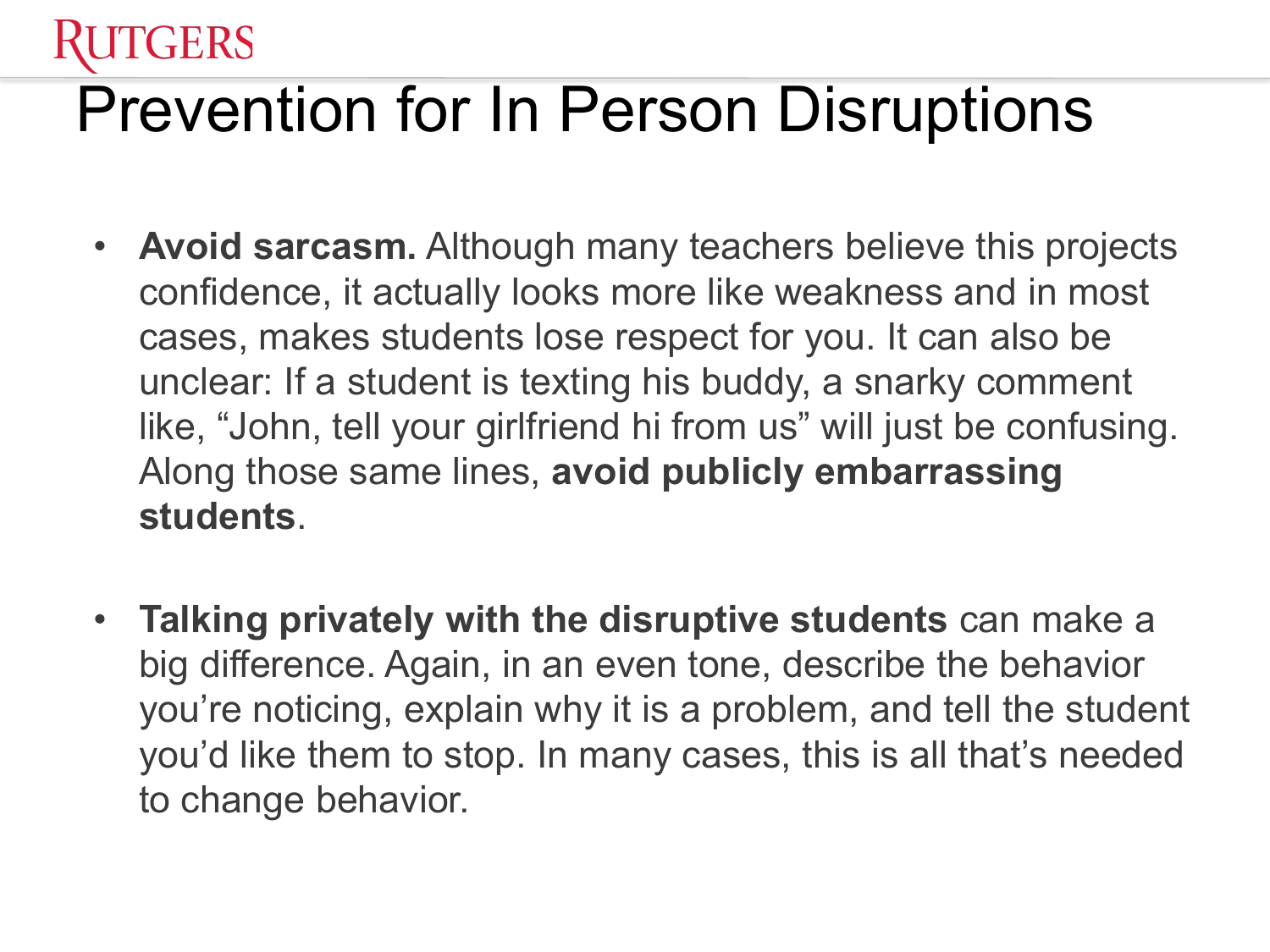#### GERS

### Final Reminders

- Dealing with a disruptive student online is similar to dealing with the same situation in a classroom setting don't call them out, but address.
- Tone is important both online and in person
- Sensitive Issues
- REAL LIFE. Kindness matters.
	- Students as well as you as the faculty member are dealing with life's realities